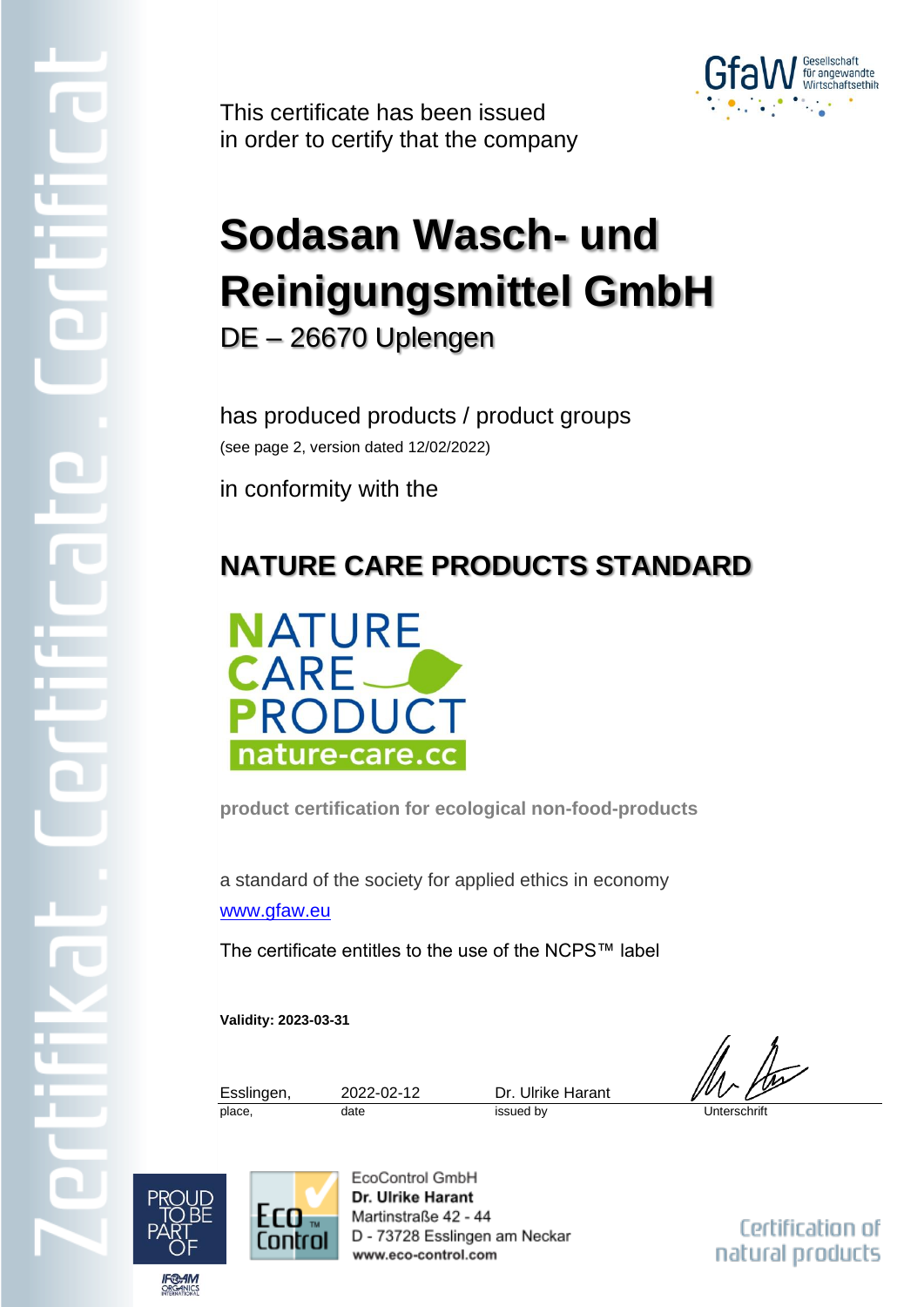## SODASAN Für Dich und Deine Welt.

| Detergents, cleaning products, disinfections, bi-<br>ocides, care products | <b>Product group</b>          |
|----------------------------------------------------------------------------|-------------------------------|
| <b>Active Cleaner professional</b>                                         | <b>Cleaning agent</b>         |
| Alkaline Grease Remover professional                                       | <b>Cleaning agent</b>         |
| <b>All-Purpose Cleaner</b>                                                 | <b>Cleaning agent</b>         |
| All-Purpose Cleaner professional                                           | <b>Cleaning agent</b>         |
| <b>Auto Dish Tabs</b>                                                      | Dishwasher detergent          |
| <b>Colour Laundry Liquid Lavender</b>                                      | Detergent                     |
| <b>Colour Laundry Liquid Lime</b>                                          | Detergent                     |
| <b>Colour Laundry Powder</b>                                               | Detergent                     |
| <b>Colour Sensitive</b>                                                    | Detergent                     |
| <b>Colour Sensitive Laundry Powder</b>                                     | Detergent                     |
| <b>Cool Coldwater detergent</b>                                            | Detergent                     |
| Dish Balm Orange & Hamamelis                                               | Dishwashing detergent         |
| Dish Liquid Lavender & Mint                                                | Dishwashing detergent         |
| Dish Liquid Lemon & Lime                                                   | Dishwashing detergent         |
| <b>Dish Liquid Sensitive</b>                                               | Dishwashing detergent         |
| <b>Dishwasher Powder</b>                                                   | Dishwasher detergent          |
| <b>Dishwasher Professional</b>                                             | Dishwasher detergent          |
| <b>Dishwasher Salt</b>                                                     | Dishwasher detergent additive |
| Disinfactant for hands / disinfactant for surfaces                         | <b>Cleaning agent</b>         |
| Fragrance & Care Rinse                                                     | Washing auxiliary agents      |
| Fruit & Vegetable Wash                                                     | Special dishwashing detergent |
| <b>Gall Soap</b>                                                           | Washing auxiliary agents      |
| <b>Glass &amp; Surface</b>                                                 | <b>Cleaning agent</b>         |
| <b>Glass &amp; Surface concentrate</b>                                     | <b>Cleaning agent</b>         |
| Home Spray fresh Orange                                                    | Room fragrance                |
| Home Spray pure Lavender                                                   | Room fragrance                |
| Home Spray woody Sandal                                                    | Room fragrance                |
| <b>Kitchen Cleaner</b>                                                     | <b>Cleaning agent</b>         |
| Kitchen Cleaner concentrate                                                | <b>Cleaning agent</b>         |
| <b>Laundry Liquid</b>                                                      | Detergent                     |



EcoControl GmbH Dr. Ulrike Harant Martinstraße 42 - 44 D - 73728 Esslingen am Neckar www.eco-control.com

page 2 of 2 / Version vom: 12/02/2022

Certification of natural products